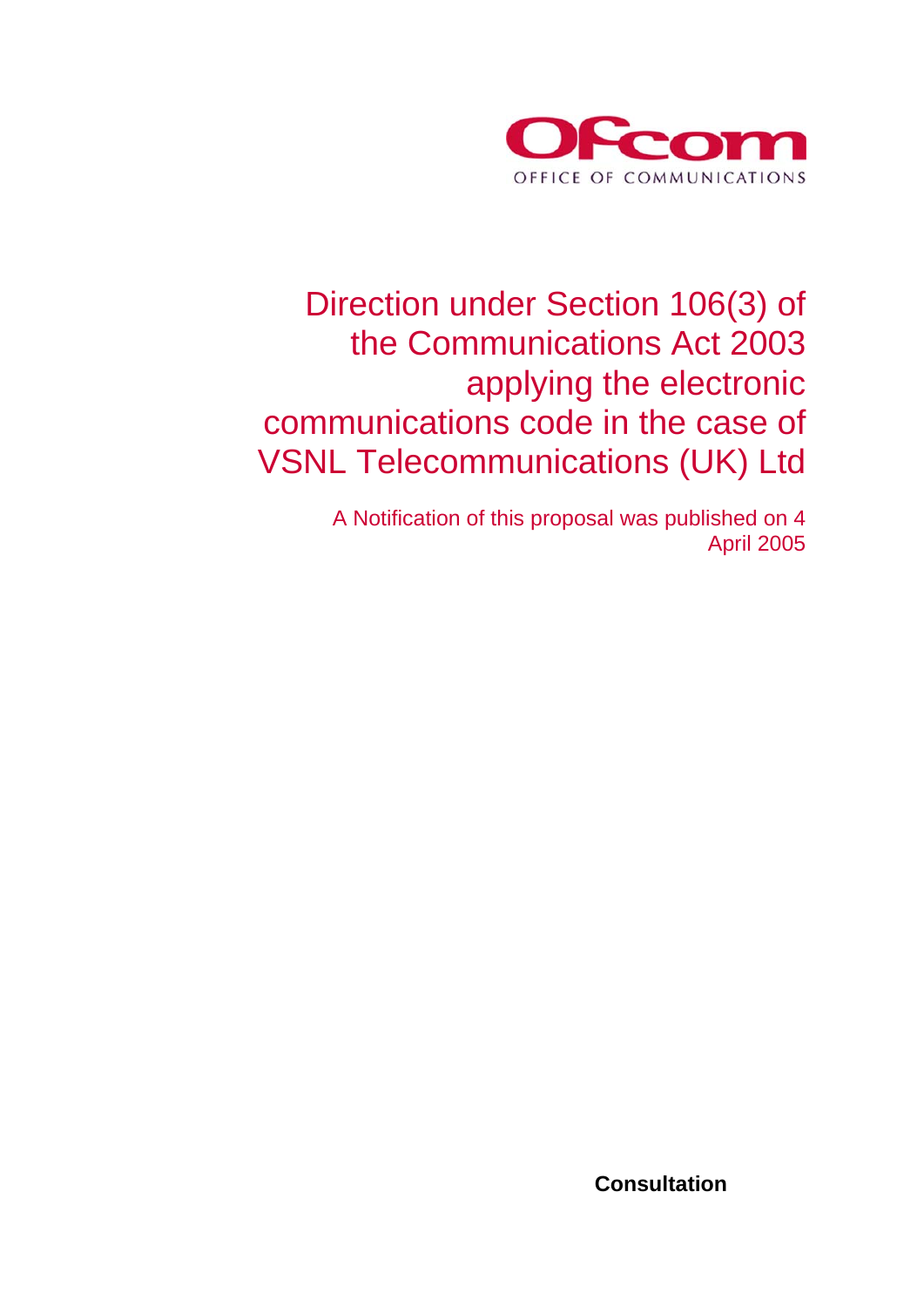# **Contents**

| Section       |                                                                                                                                  | Page |
|---------------|----------------------------------------------------------------------------------------------------------------------------------|------|
| 1.            | Direction under Section 106(3) of the Communications Act 2003<br>applying the electronic communications code in the case of VSNL |      |
|               | Telecommunications (UK) Ltd                                                                                                      |      |
| $\mathcal{P}$ | <b>Explanatory Statement</b>                                                                                                     |      |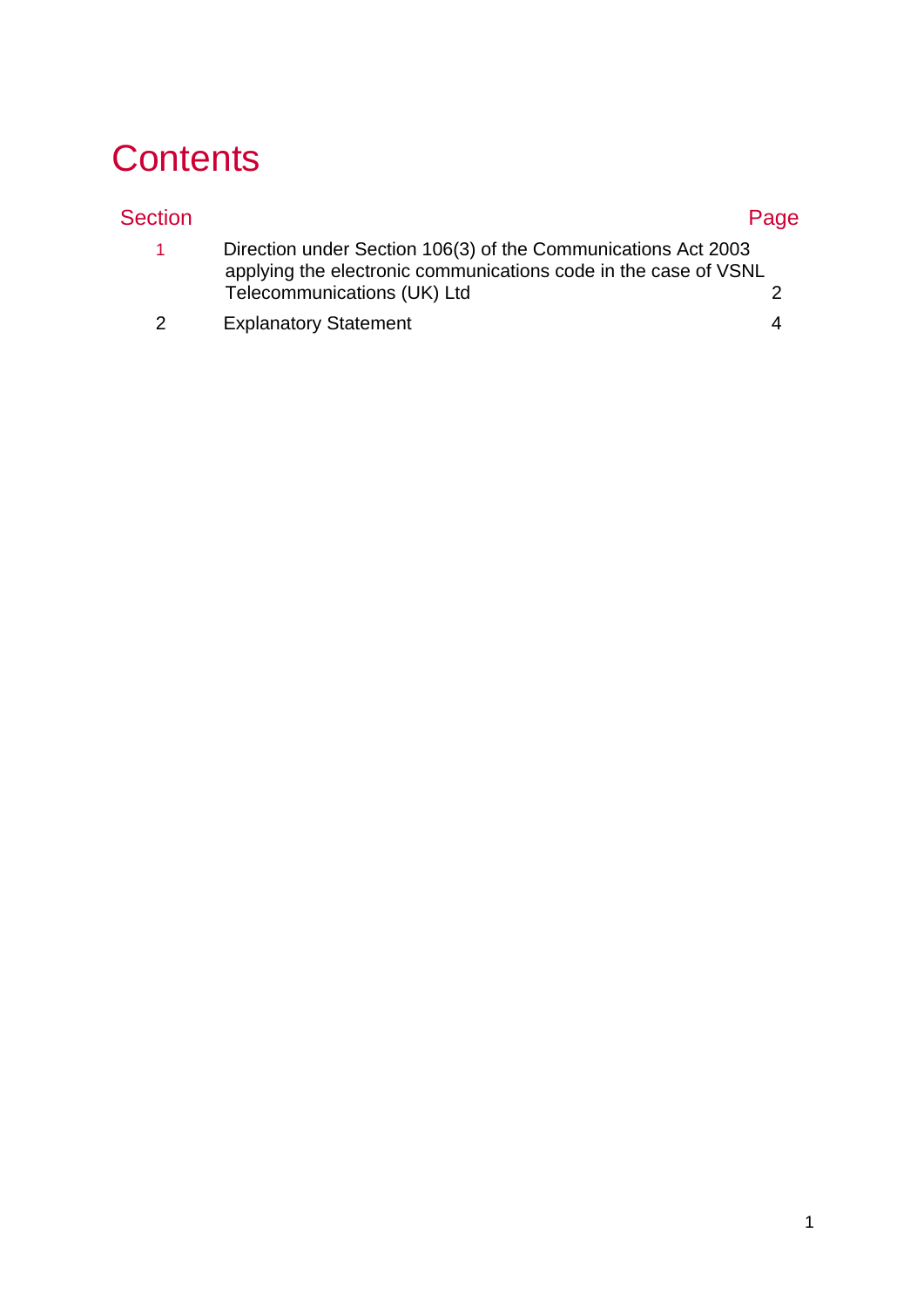### **Section 1**

Direction under Section 106(3) of the Communications Act 2003 applying the electronic communications code in the case of VSNL Telecommunications (UK) Ltd

### **A Notification of this proposal was published on 4 April 2005**

### **Whereas:**

- A) On 25 February 2005, VSNL Telecommunications (UK) Ltd made an application for the Code for the purposes of the provision of an electronic communications network in the United Kingdom in accordance with section 107(1) of the Act and the notification published by Ofcom by virtue of the Transitional Provisions under section 107(2) of the Act on 10 October 2003 setting out their requirements with respect to the content of an application for the electronic communications code and the manner in which such an application is to be made;
- B) On 4 April 2005, Ofcom published a notification of their proposal to give a direction applying the Code to VSNL Telecommunications (UK) Ltd in accordance with section 107 of the Act;
- C) No representations were received in relation to the proposed Direction;
- D) For the reasons set out in the explanatory statement accompanying this Direction, Ofcom are satisfied that they have acted in accordance with their relevant duties set out in sections 3, 4 and 107(4) of the Act.

#### **NOW, therefore, pursuant to section 106(3) of the Act, Ofcom make the following Direction-**

1. The Code shall apply to VSNL Telecommunications (UK) Ltd for the purposes of the provision by VSNL Telecommunications (UK) Ltd of an electronic communications network to have effect in the United Kingdom.

Definitions and Interpretation

2. In this Direction, unless the contrary intention appears-

"**Act**" means the Communications Act 2003;

"**Code**" means the electronic communications code;

"**Ofcom**" means the Office of Communications;

**"Transitional Provisions"** means sections 408 and 411 of the Act, the Communications Act 2003 (Commencement No.1) Order 2003 and the Office of Communications Act 2002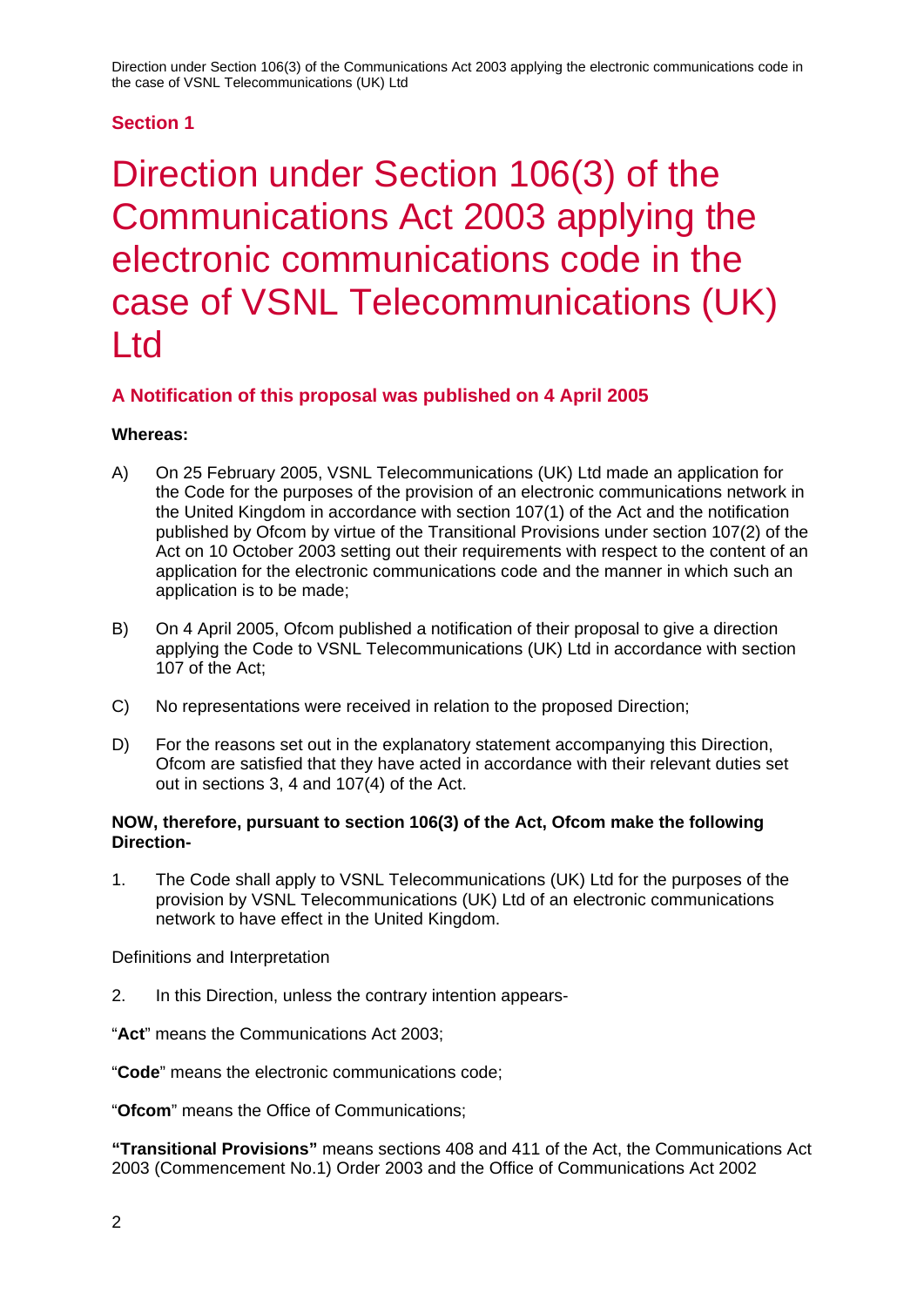(Commencement No.3) and Communications Act 2003 (Commencement No 2) Order 2003; and

**"VSNL Telecommunications (UK) Ltd"** means VSNL Telecommunications (UK) Ltd (registered company number 05272339).

- 3. Except in so far as the context otherwise requires, words and phrases shall have the same meaning as in the Act, headings and titles shall be disregarded and expressions cognate with those referred to in this Direction shall be construed accordingly.
- 4. The Interpretation Act 1978 shall apply as if this Direction were an Act of Parliament.
- 5. This Direction shall take effect on the day it is published.

#### **Stephen Unger**

**Director of Telecoms Technology, Competition and Markets** 

**A person authorised by Ofcom under paragraph 18 of the Schedule to the Office of Communications Act 2002** 

**12 May 2005**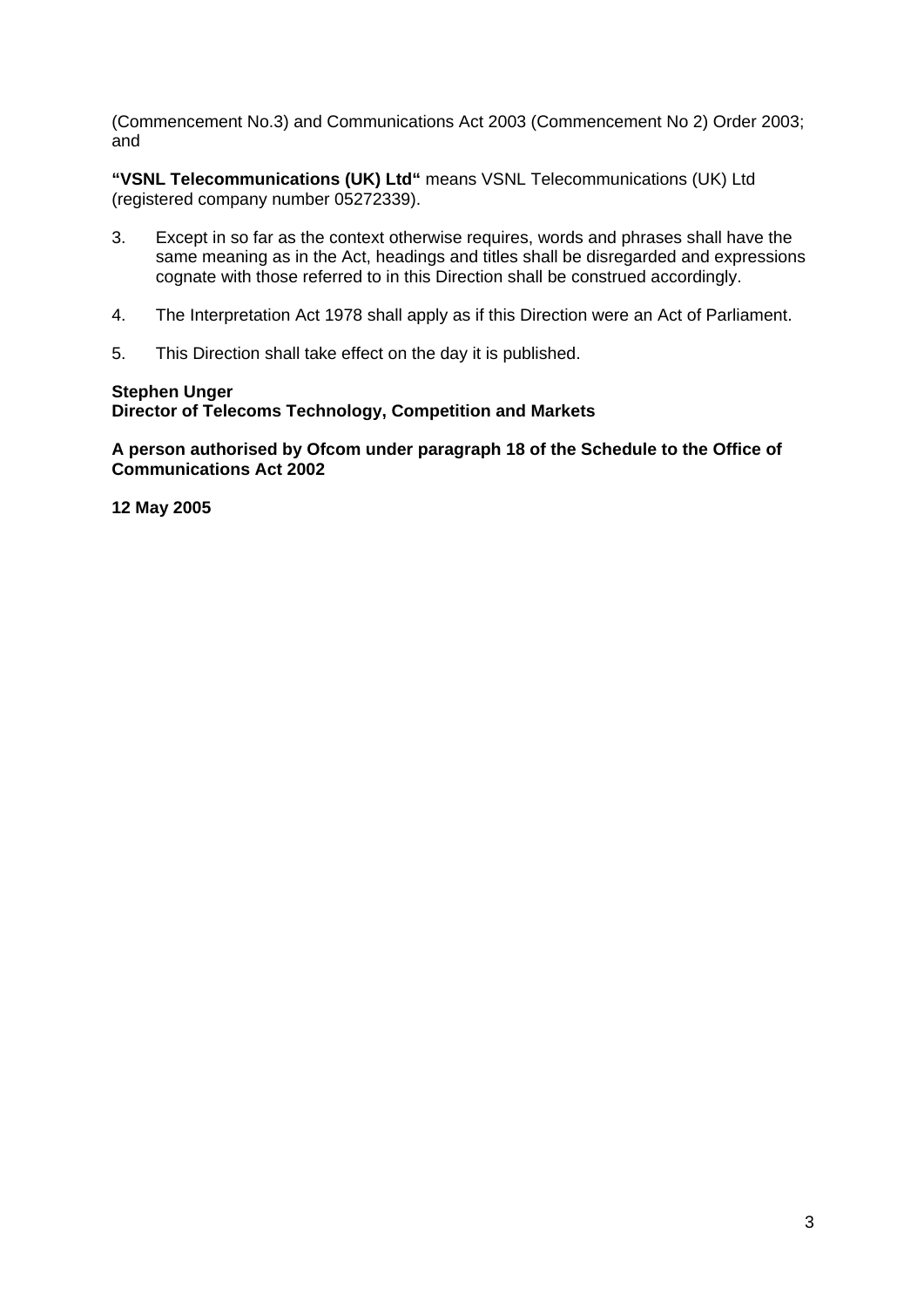# **Explanatory Statement**

- 1.1 On 25 February 2005, VSNL Telecommunications (UK) Ltd ("VSNL") applied for the electronic communications code (the "Code") for the purposes of the provision by it of an electronic communications network. This application was made in accordance with section 107(1) of the Communications Act 2003 (the "Act") and meets the requirements for any such application for a Direction applying the Code, and the manner in which such an application has to be made, as set out in the Notification published by Ofcom (by virtue of the Transitional Provisions in the Act) on 10 October 2003 under section 107(2) of the Act.
- 1.2 On 4 April 2005, Ofcom published a notification of its proposal to give a direction applying the Code to VSNL in accordance with section 107 of the Act. Ofcom asked for any comments on its proposal to be made by 9 May 20**05. No responses were received.**
- 1.3 In considering VSNL's application, Ofcom has acted in accordance with its relevant duties set out in sections 3 and 4 of the Act. In particular, Ofcom has considered its duty in section 3(1)(b) "to further the interests of consumers in relevant markets, where appropriate by promoting competition" and the first Community requirement set out in section  $4(3)(a)$  to promote competition "in relation to the provision of electronic communications networks and services". In this case, VSNL has recently finalised an agreement to purchase the network of Tyco Global Network including Tyco Networks (UK) Limited ("Tyco") and its network within the UK which consists of backhaul links between its UK landing stations and exchange facilities. In order to maintain the current network, Tyco has needed to utilise its Code powers and VSNL believes that it will also need to utilise Code powers from time-to-time.
- 1.4 Tyco does not provide services directly to end-users. However, the proposed direction would help to promote competition, as the network concerned has enabled other communications providers to purchase wholesale capacity from Tyco in order to compete in retail markets. This capacity is both UK-based – hence the need for Code powers – and internationally widespread. The present network, therefore, enables Tyco to offer end-to-end wholesale capacity to providers who compete in retail markets and provide services directly to end-users. As a result of its acquisition, VSNL has stated that it also intends to compete in the markets for wholesale end-to-end capacity. In addition to this, unlike Tyco, VSNL has stated that it also expects to compete in retail markets.
- 1.5 In terms of VSNL's application for Code powers, it is the UK-based part of its network – that is, that from cable landing stations to inland exchanges – which is strictly relevant. But in terms of the benefits to the public, Ofcom has also considered the importance of VSNL's international network.
- 1.6 In addition to the requirements of section 3 and 4 of the Act, Ofcom has also had regard to its duties set out in section 107(4) of the Act. These are set out below.

### **The benefit to the public of the electronic communications network by reference to which the Code is to be applied to the applicant**

1.7 As explained in paragraph 1.4, the network concerned is used to provide wholesale international capacity to communications providers who wish to be able to purchase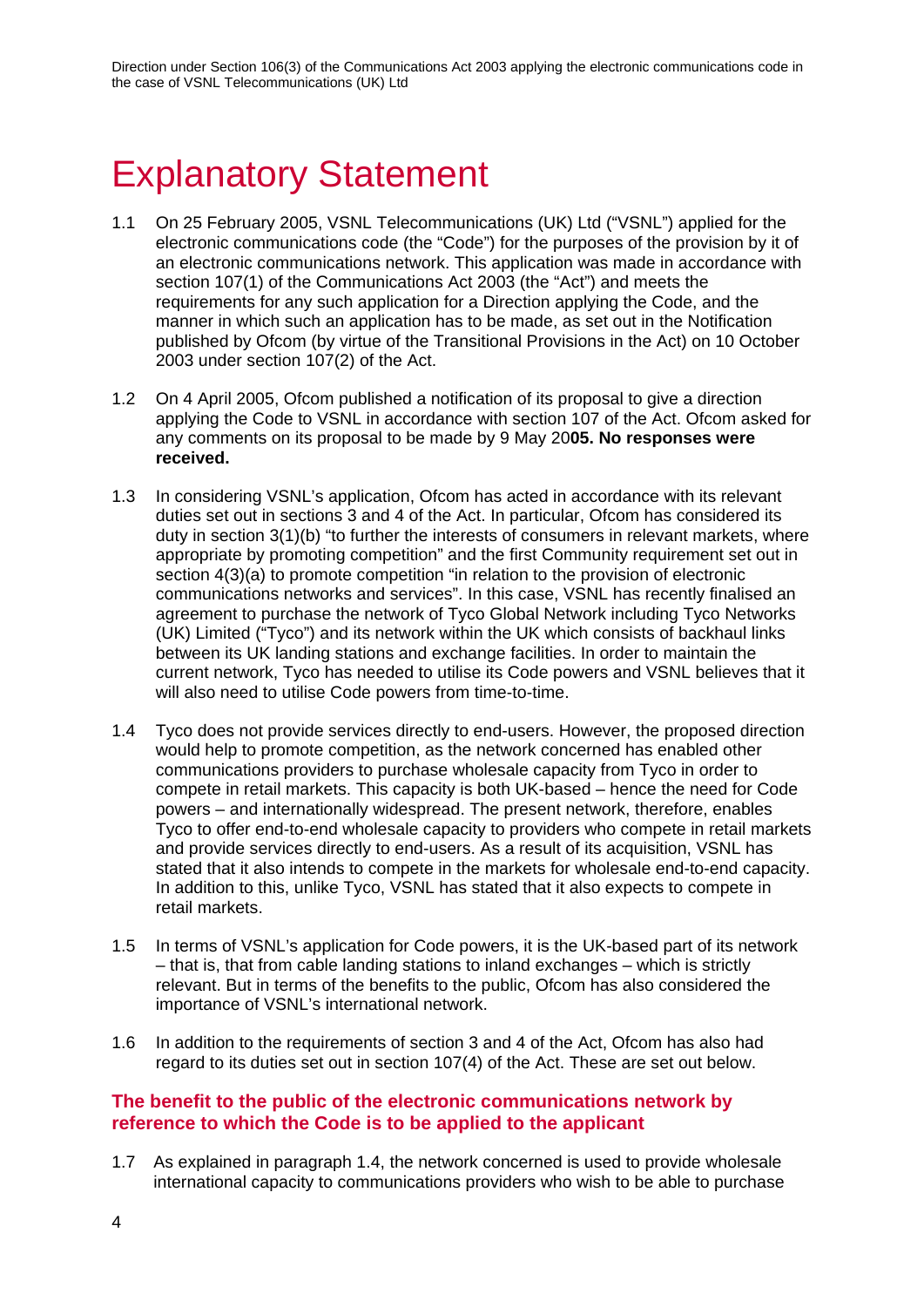wholesale end-to-end international services from the one carrier. In its application, VSNL explained that many UK-based communications providers presently lease international capacity from Tyco and VSNL would hope to maintain these relationships as well as seek to enter into new relationships. In order to encourage communications providers to lease capacity from it, Tyco has provided space for providers to co-locate their equipment at its cable stations and exchanges. VSNL intends to continue to enable the co-location of facilities.

- 1.8 VSNL would, therefore, be able to use its network to compete in the markets for wholesale international end-to-end capacity. Increasing competition in wholesale markets, such as markets for wholesale international end-to-end capacity, is likely to indirectly increase competition in retail markets and therefore the public would benefit from the increased level of competition at the wholesale level.
- 1.9 For these reasons, Ofcom considers that it is appropriate to grant Code powers to VSNL.

### **The practicability of the provision of the network without the Code**

- 1.10 Code powers enable code operators to benefit from, amongst other things, the ability to install or maintain infrastructure sited beneath public highways without the need to apply for a specific licence to do so under the New Road and Street Works Act 1991. These powers enable Code operators to install infrastructure or maintain it more rapidly than would otherwise be the case. Tyco has needed to use its Code powers to maintain and improve its network where necessary to ensure continuity of service. In the absence of Code powers, Tyco might have experienced interruptions in the provision of the services that it provides to its wholesale customers and this would have placed it at a competitive disadvantage.
- 1.11 As VSNL is likely to compete in the same markets as Tyco, VSNL is also likely to benefit from Code powers and, therefore, in the absence of Code powers it would be placed at a competitive disadvantage.
- 1.12 For these reasons, Ofcom considers that it should grant Code powers to VSNL in order to enable VSNL to compete on an equal footing in the markets in which it chooses to compete.

### **The need to encourage the sharing of the use of electronic communications apparatus**

- 1.13 VSNL has explained that it is aware of the requirements associated with the operation of the Code and that Ofcom wishes to see in such applications evidence that the applicant is willing to share infrastructure where possible. In this case, VSNL has pointed to Tyco's previous willingness to share trenches in that it established agreements – at least on a one-off basis – with three other communications providers. VSNL has confirmed that it would be willing to consider trench-sharing agreements where this suited it and other parties.
- 1.14 In terms of compliance with the Code and associated obligations more generally, VSNL has stated that staff will have specific responsibilities in relation to the Code and compliance with it.